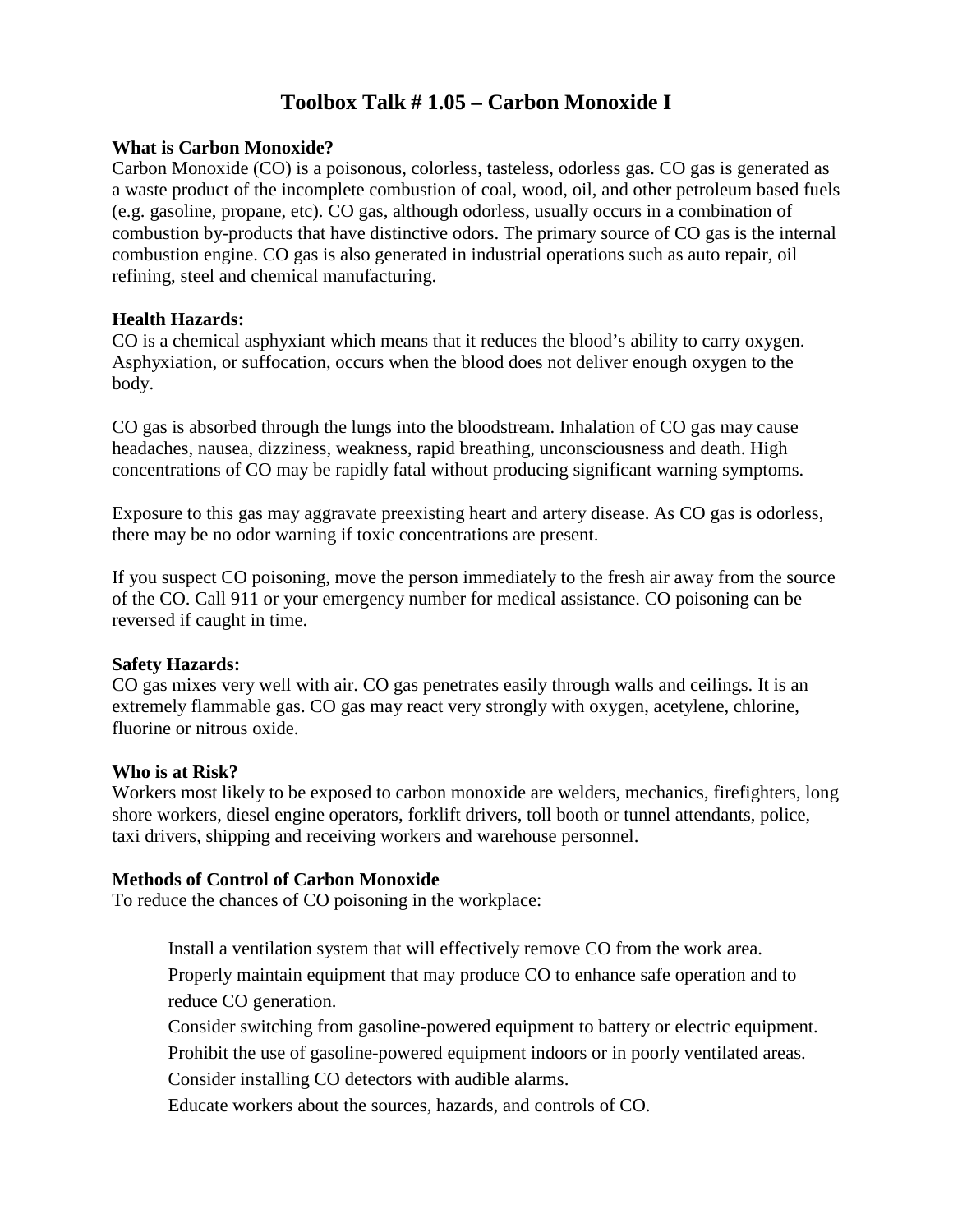## **What Can You Do To Help?**

Report any situation to your employer that might cause CO to build up. Pay attention to ventilation problems, especially in enclosed areas.

Avoid the use of gas-powered equipment in enclosed spaces.